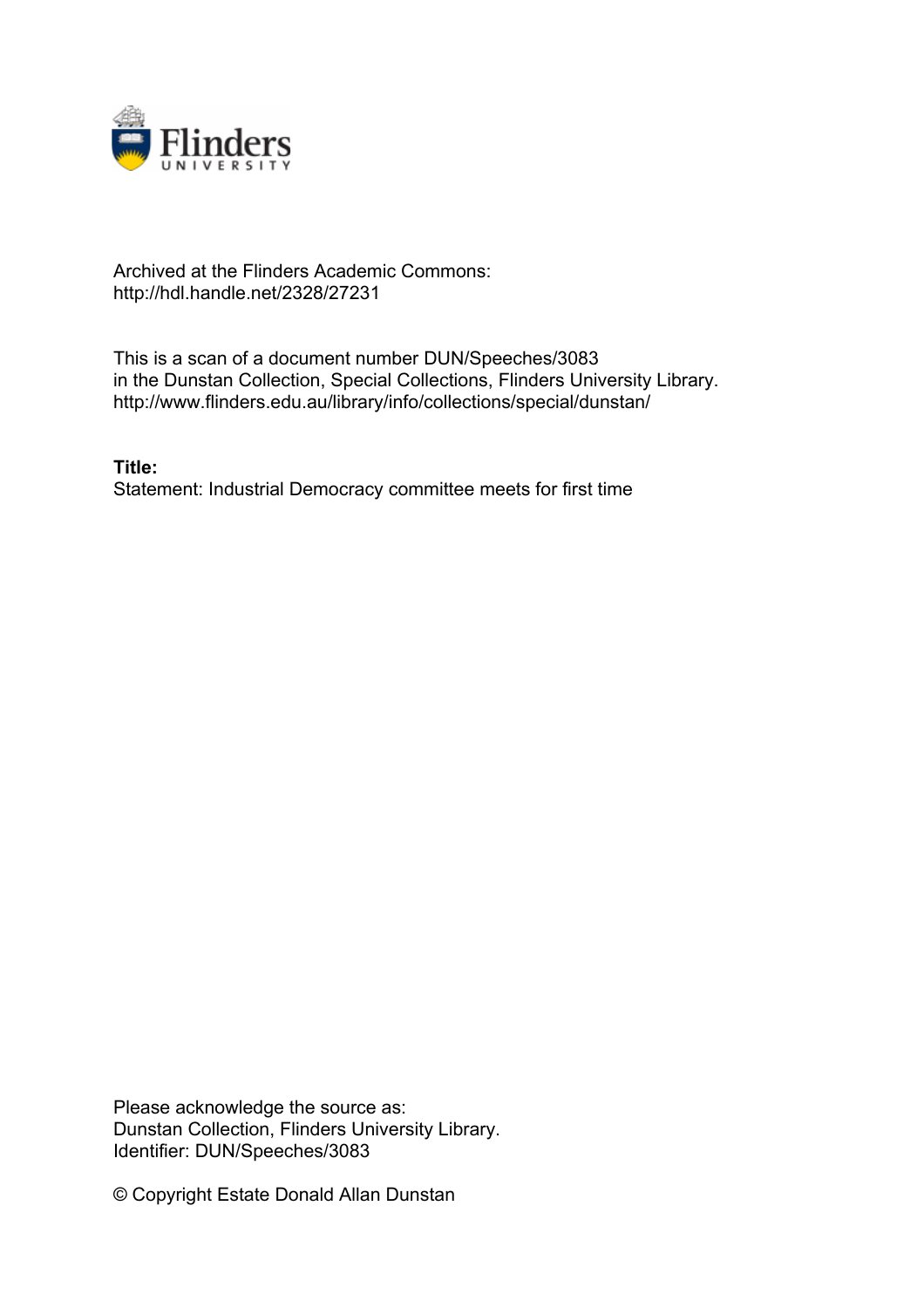*} f* 



Embargo ..........................

**STATEMENT from the Premier** 

September 6, 1976.

**State Administration Centre,** Victoria Square, Adelaide,<br>South Australia 5001 227 2688

## INDUSTRIAL DEMOCRACY COMMITTEE MEETS FDR FIRST TIME

The newly formed 12 member tripartite committee on industrial democracy meets for the first time today.

The committee comprising representatives of employers, trade unions and  $t$ public sector bodies will be addressed by the Premier, Mr. Dunstan, at 10 a.m. in the State Cabinet Room.

The Premier described today's meeting as an important step in the Government's industrial democracy programme.

The committee will advise the Government and will work closely with the Unit for Industrial Democracy, keeping the Government informed on matters concerning industrial democracy raised by industry, trade unions and other groups.

The committee members are :-

Mr. W.J. Menz, Deputy General Manager, Arnott-Motteram-Menz Pty Ltd Mr. D.L. Pank, Managing Director, Laubman and Pank Pty Ltd Mr. R.D. Ling, Chairman and Managing Director, Hills Industries Ltd Mr. G. Inns, Chairman, Public Service Board Mr. L. Milne, Chairman, State' Government Insurance Commission Mr. J. Scott, Secretary, Amalgamated Metal Workers' Union Mr. D.J. Foreman, Secretary, Vehicle Builders' Union Mr. C. Meikle, Secretary, Association of Architects, Engineers, Surveyors and Draughtsmen of Australia Mr. A. Begg, Secretary, Australian Workers' Union Mr. P. Lennox, Secretary, Public Service Association Mr. W. Voyzey, Director, Policy Division, Premier's Department Mr. J. Bannon, Assistant Secretary, Department of Labour and Industry